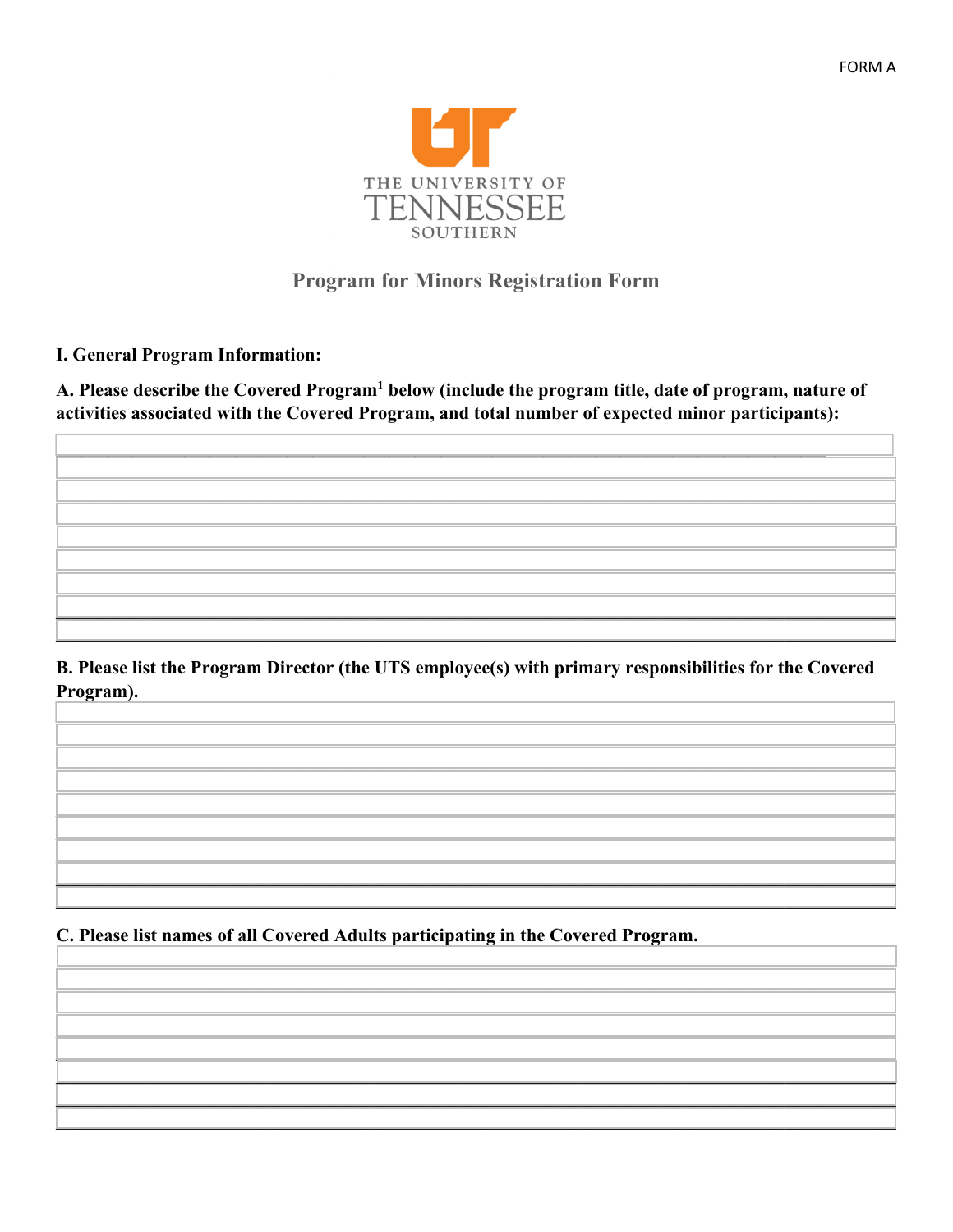$1$  The following terms used in this form are defined in University of Tennessee System Safety Policy 575: Covered Adult; Covered Program; Minor/Child; Program Director; and University Unit.

## **D. Please attach copy of Driver's License or government issued photo identification for each Covered Adult.**

### **II. Communication Plan:**

Please provide below a description of the communication plan to be followed by the Covered Program. The communication plan must include:

- A procedure for obtaining and maintaining contact information for participants' parents/legal guardians, as well as emergency contacts in the event the parents/guardians are unavailable;
- A procedure for notification of all participants' parents/legal guardians in the event of an emergency; and
- A procedure for parents and guardians to follow to contact Covered Program personnel and/or their child during Covered Program hours.

Please also provide an emergency action plan to be followed for weather related emergencies (i.e. tornadoes, lightning, extreme heat, etc.)



## **III. Medical Emergency Plan:**

Please provide below a medical emergency plan to be followed by the Covered Program. The medical emergency plan shall comply with UTS' policy implementing University of Tennessee System Safety Policy 575, and shall include:

- A procedure for obtaining and maintaining (i) authorization from all participants' parents/legal guardians to transport a Covered Program participant to local hospitals as deemed necessary; and (ii) authorization for emergency medical treatments in the event the parents/legal guardians or their designated emergency contact are not available;
- A procedure for obtaining and maintaining disclosures of any allergies or other medical condition or physical limitation that might impact participation in the Covered Program; and
- A procedure to administer medication to Covered Program participants as necessary during Covered Program hours.

 $\Box$  , and the contribution of the contribution of the contribution of the contribution of the contribution of the contribution of the contribution of the contribution of the contribution of the contribution of the contri  $\Box$  , and the contribution of the contribution of the contribution of the contribution of the contribution of  $\Delta$  $\Box$  , and the contribution of the contribution of the contribution of the contribution of the contribution of the contribution of the contribution of the contribution of the contribution of the contribution of the contri  $\Box$  , and the contribution of the contribution of the contribution of the contribution of the contribution of the contribution of the contribution of the contribution of the contribution of the contribution of the contri  $\Box$  , and the contribution of the contribution of the contribution of the contribution of the contribution of the contribution of the contribution of the contribution of the contribution of the contribution of the contri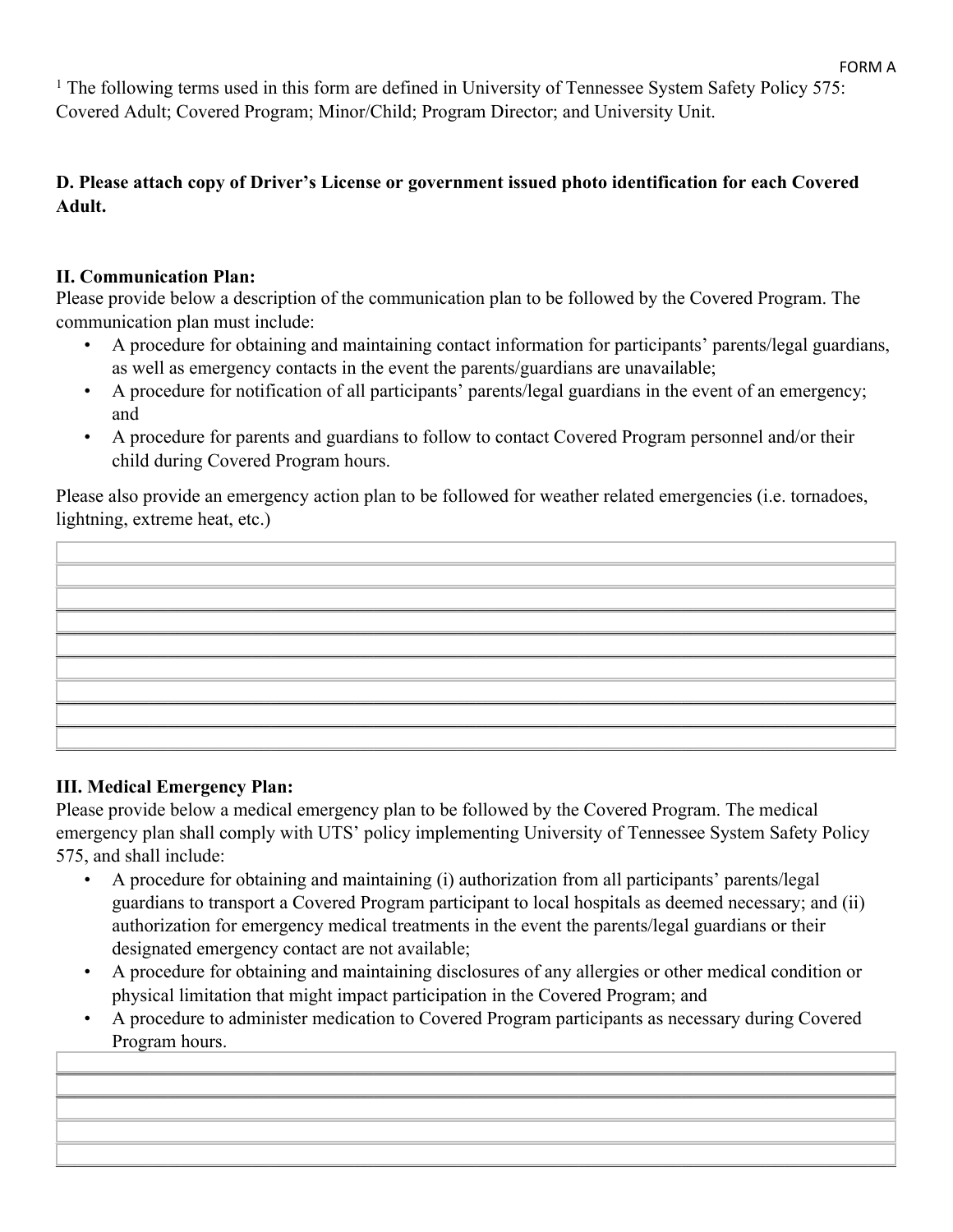## **IV. Supervision Plan:**

All Covered Program activities involving minors shall be supervised by at least two or more Covered Adults. There shall be no one-on-one contact between a minor and a Covered Adult unless one-on-one contact is essential to the Covered Program and has been approved in advance by the Director of Safety and Security. The term "one-on-one contact" shall mean private, unsupervised, face-to-face interaction between a minor and a Covered Adult without at least another Covered Adult, parent, or legal guardian being present.

 $\Box$  , and the contribution of the contribution of the contribution of the contribution of the contribution of the contribution of the contribution of the contribution of the contribution of the contribution of the contri  $\Box$  , and the contribution of the contribution of the contribution of the contribution of the contribution of the contribution of the contribution of the contribution of the contribution of the contribution of the contri  $\mathcal{L}_\text{max} = \mathcal{L}_\text{max} = \mathcal{L}_\text{max} = \mathcal{L}_\text{max} = \mathcal{L}_\text{max} = \mathcal{L}_\text{max} = \mathcal{L}_\text{max} = \mathcal{L}_\text{max} = \mathcal{L}_\text{max} = \mathcal{L}_\text{max} = \mathcal{L}_\text{max} = \mathcal{L}_\text{max} = \mathcal{L}_\text{max} = \mathcal{L}_\text{max} = \mathcal{L}_\text{max} = \mathcal{L}_\text{max} = \mathcal{L}_\text{max} = \mathcal{L}_\text{max} = \mathcal{$ 

Please provide below a description of a supervision plan to be followed by the Covered Program. Please include in your description:

- Whether you are requesting an exception to the rule prohibiting one-on-one contact between a minor and a Covered Adult, and, if so, an explanation of why one-on-one contact is essential to the Covered Program;
- The proposed ratio of participants to Covered Adults;
- The breakdown of Covered Adults by category of employees, students and volunteers; and
- Curfew, rules pertaining to any visitors, and use of free time in the event the Covered Program involves any overnight stays.

 $\Box$  , and the contribution of the contribution of the contribution of the contribution of the contribution of  $\Box$  $\Box$  , and the contribution of the contribution of the contribution of the contribution of the contribution of the contribution of the contribution of the contribution of the contribution of the contribution of the contri  $\Box$  , and the contribution of the contribution of the contribution of the contribution of the contribution of the contribution of the contribution of the contribution of the contribution of the contribution of the contri  $\Box$  , and the contribution of the contribution of the contribution of the contribution of the contribution of  $\Delta$  $\Box$  , and the contribution of the contribution of the contribution of the contribution of the contribution of the contribution of the contribution of the contribution of the contribution of the contribution of the contri  $\Box$  , and the contribution of the contribution of the contribution of the contribution of the contribution of the contribution of the contribution of the contribution of the contribution of the contribution of the contri  $\Box$  , and the contribution of the contribution of the contribution of the contribution of the contribution of the contribution of the contribution of the contribution of the contribution of the contribution of the contri  $\mathcal{L}_\text{max} = \mathcal{L}_\text{max} = \mathcal{L}_\text{max} = \mathcal{L}_\text{max} = \mathcal{L}_\text{max} = \mathcal{L}_\text{max} = \mathcal{L}_\text{max} = \mathcal{L}_\text{max} = \mathcal{L}_\text{max} = \mathcal{L}_\text{max} = \mathcal{L}_\text{max} = \mathcal{L}_\text{max} = \mathcal{L}_\text{max} = \mathcal{L}_\text{max} = \mathcal{L}_\text{max} = \mathcal{L}_\text{max} = \mathcal{L}_\text{max} = \mathcal{L}_\text{max} = \mathcal{$ 

### **V. Transportation Plan:**

Except in exigent circumstances, or a specifically authorized in writing by the Director of Safety and Security or the minor's parent or legal guardian, a Covered Adult shall not transport a minor who is not his/her own child without another Covered Adult being present, or transport a minor who is not his/her own child using his/her personal vehicle, during the Covered Program or to/from the Covered Program.

Please provide below a description of the transportation plan to be followed by the Covered Program. The Transportation Plan must include:

- A procedure for the pick-up and drop-off of participants, specifying times and locations;
- A procedure to obtain written permission from a parent or legal guardian in the event any participant is to be released to any person other than his or her parents or legal guardians; and
- A description of any transportation of participants to be provided by the Covered Program, specifying the type of vehicle, and drivers. Note: Transportation of participants by Covered Adults must, in all instances, be reviewed and approved by the Director of Safety and Security.

 $\Box$  , and the contribution of the contribution of the contribution of the contribution of the contribution of the contribution of the contribution of the contribution of the contribution of the contribution of the contri  $\Box$  , and the contribution of the contribution of the contribution of the contribution of the contribution of  $\Delta$  $\Box$  , and the contribution of the contribution of the contribution of the contribution of the contribution of the contribution of the contribution of the contribution of the contribution of the contribution of the contri  $\Box_{\mu\nu} = \Box_{\mu\nu} = \Box_{\mu\nu} = \Box_{\mu\nu} = \Box_{\mu\nu} = \Box_{\mu\nu} = \Box_{\mu\nu} = \Box_{\mu\nu} = \Box_{\mu\nu} = \Box_{\mu\nu} = \Box_{\mu\nu} = \Box_{\mu\nu} = \Box_{\mu\nu} = \Box_{\mu\nu} = \Box_{\mu\nu} = \Box_{\mu\nu} = \Box_{\mu\nu} = \Box_{\mu\nu} = \Box_{\mu\nu} = \Box_{\mu\nu} = \Box_{\mu\nu} = \Box_{\mu\nu} = \Box_{\mu\nu} = \Box_{\mu\nu} = \Box_{\$